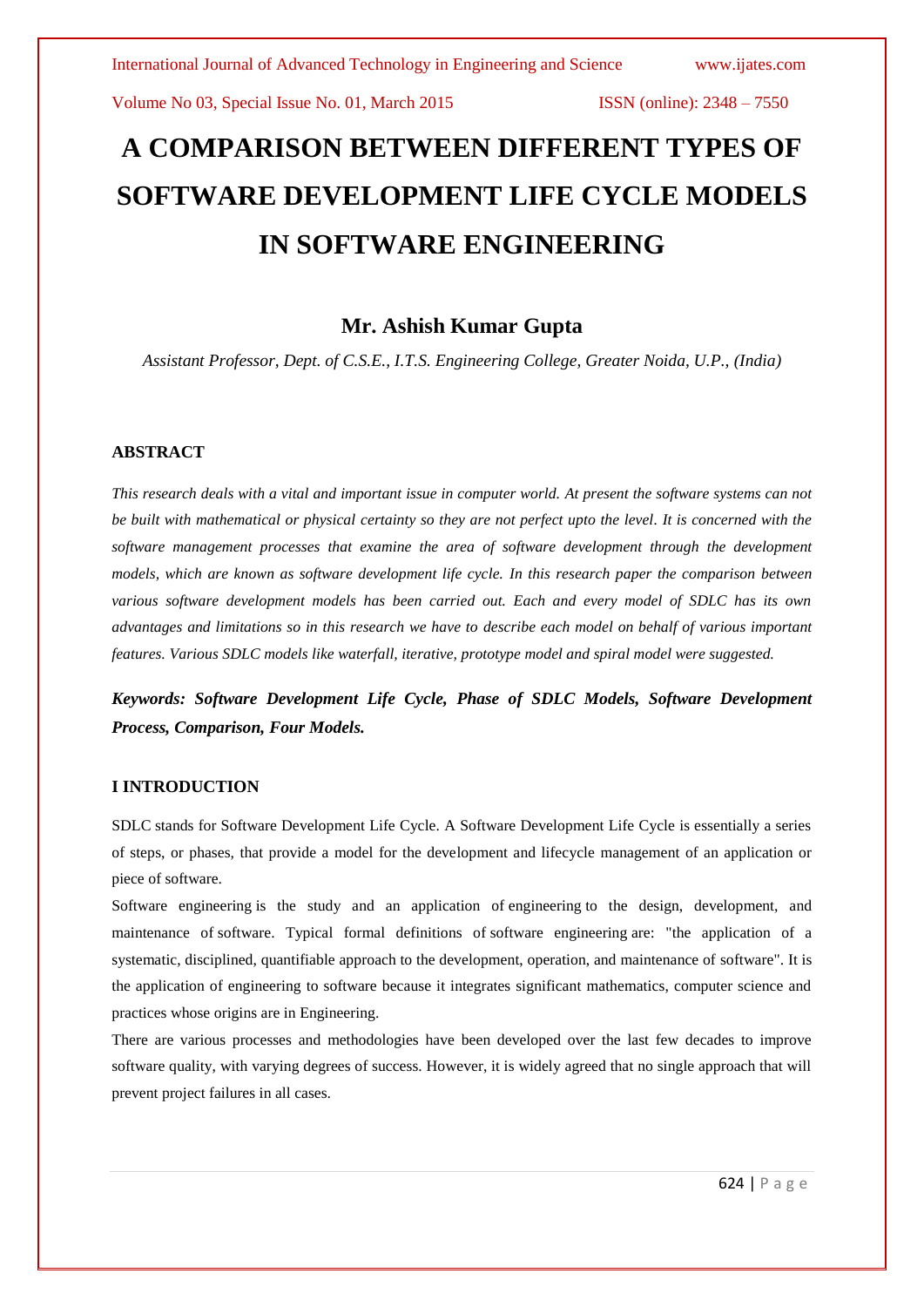A software development process is a structure imposed on the development of a software product. There are several models for such processes, each describing approaches to a variety of tasks or activities that take place during the process. Software Engineering processes are composed of many activities, notably the following:

- Requirements Analysis
- Specification
- Software architecture
- Implementation
- Testing
- Documentation
- Training and Support
- Maintenance

#### **1.1 General Software Process Models are**

Even though there are number of models each software Development Company adopts the best-suited model, which facilitates the software development process and boosts the productivity of its team members.

- Waterfall model: Separate and distinct phases of specification and development.
- Prototype model.
- Rapid application development model (RAD).
- Evolutionary development: specification, development and validation are interleaved.
- Incremental model.
- Iterative model.
- Spiral model.
- Component-based software engineering : The system is assembled from existing components.

There are many variants of these models e.g. formal development where a waterfall-like process is used, but the specification is formal that is refined through several stages to an implementable design.

## **II DIFFERENT PHASES OF SDLC**

Software life cycle models describe phases of the software cycle and the order in which those phases are executed. Each phase produces deliverables required by the next phase in the life cycle. Requirements are translated into design. Code is produced according to the design which is called development phase. After coding and development the testing verifies the deliverable of the implementation phase against requirements. The basic activities or phases to be performed for developing software system are-

- Determination of System's Requirements
- Design of system
- Development (coding) of software
- System Testing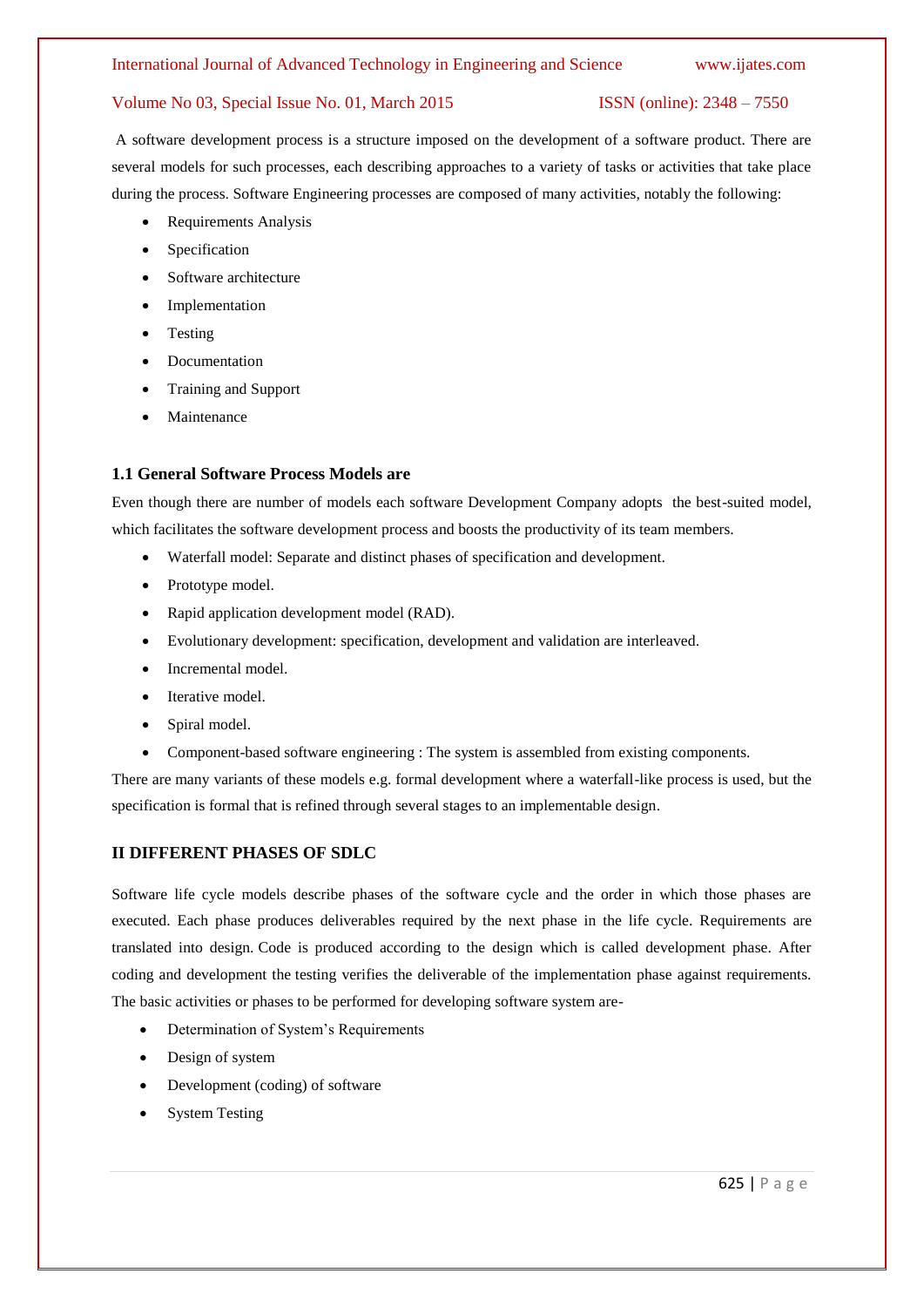## International Journal of Advanced Technology in Engineering and Science www.ijates.com

Volume No 03, Special Issue No. 01, March 2015 ISSN (online): 2348 – 7550



# **Fig1. Software Development Life Cycle**

# **III SOFTWARE DEVELOPMENT MODELS**

## **3.1 Waterfall Model**

The waterfall model is a sequential design process, used in software development processes, in which progress is seen as flowing steadily downwards (like a waterfall) through the phases of Conception, Initiation, Analysis, Design, Construction, Testing, Production / Implementation and Maintenance.



# **Fig2. Waterfall Model**

#### **1. Basic Principles**

- Problems can be solved more easily if they are more clearly defined.
- Large amounts of code are more traceable if they are structured.
- A good project life-cycle plan improves the development process.
- System documentation is a byproduct of the development process, and is not done later, as an afterthought.

## **2. Advantages of Waterfall Model**

- This model is simple and easy to understand and use.
- It is easy to manage due to the rigidity of the model each phase has specific deliverables and a review process.
- In this model phases are processed and completed one at a time. Phases do not overlap.
- Waterfall model works well for smaller projects where requirements are very well understood.

626 | P a g e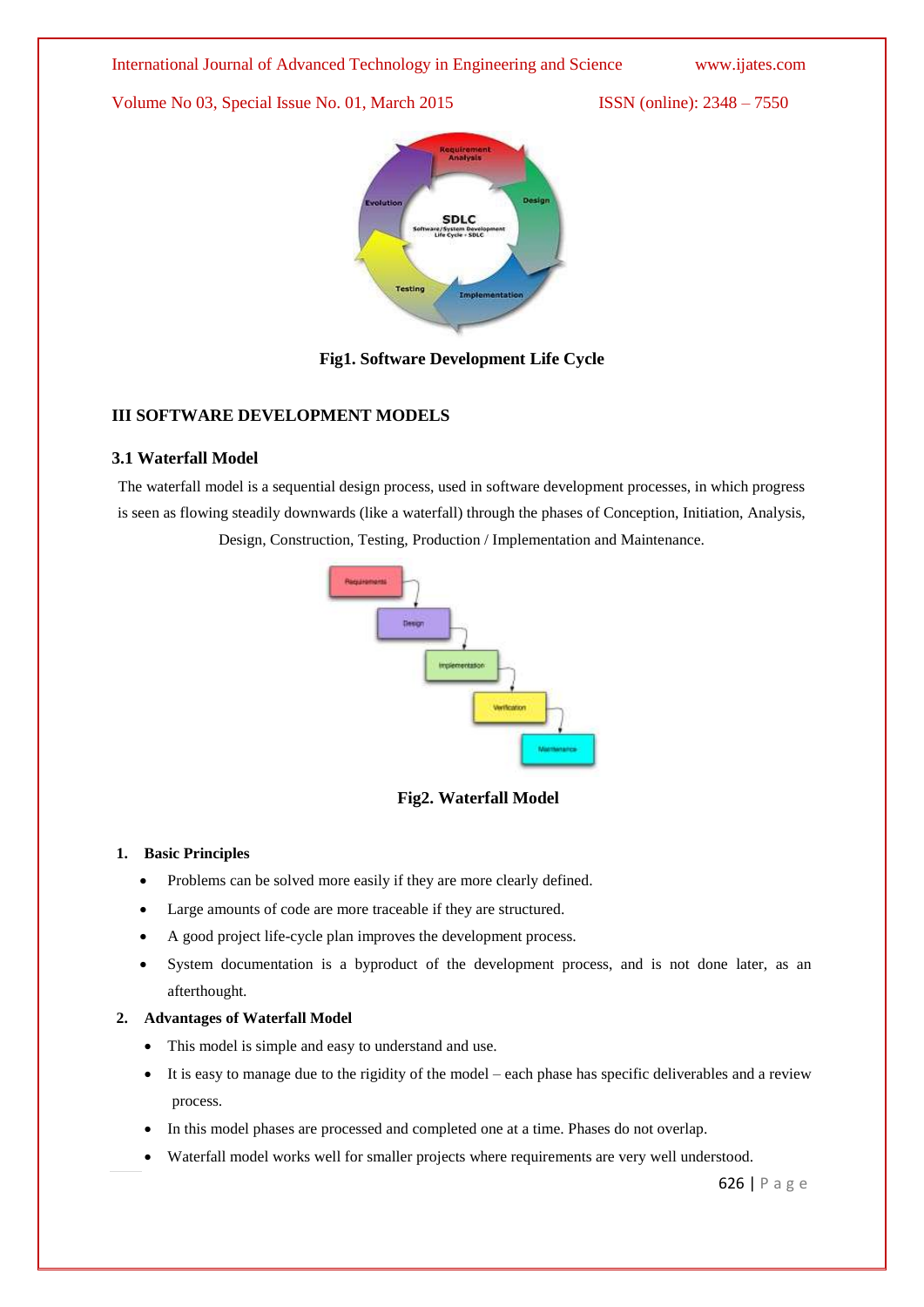#### International Journal of Advanced Technology in Engineering and Science www.ijates.com

## Volume No 03, Special Issue No. 01, March 2015 ISSN (online): 2348 – 7550

#### **3. Disadvantages of Waterfall Model**

- Once an application is in the [testing](http://istqbexamcertification.com/what-is-a-software-testing/) stage, it is very difficult to go back and change something that was not well-thought out in the concept stage.
- No working software is produced until late during the life cycle.
- High amounts of risk and uncertainty.
- Not a good model for complex and object-oriented projects.
- Poor model for long and ongoing projects.

## **3.2 Iterative Model**

An iterative [life cycle model](http://istqbexamcertification.com/what-are-the-software-development-models/) does not attempt to start with a full specification of requirements. Instead, development begins by specifying and implementing just part of the software, which can then be reviewed in order to identify further requirements. This process is then repeated, producing a new version of the software for each cycle of the model.

#### **1. Basic Principles**

- Manage requirements not tasks, based on use cases and nonfunctional requirements.
- Manage to meet business goals, due dates and budgets. Be willing to change requirements to fit these, not the other way around.



#### **Fig3. Iterative Model**

- Begin with a simple implementation of a subset of the requirements that demonstrates key aspects of the system.
- Design around isolated, easy-to-find modules that group small sets of related requirements. Complete or re-code one module per iteration.
- Work in short cycles (1-6 weeks) composed of overlapping phases: requirements, design, programming, testing.
- During the iteration, the external customer or project manager cannot change the scope for that iteration, but the development team may change the scope by dropping features if the end date will not be met.
- Any difficulty in design, coding and testing a module should signal the need for redesign or re-coding.
- Modifications should become easier to make as the iterations progress. If not, redesign is needed.

## **2. Advantages of Iterative Model**

- It is much better model of the software process.
- It allows feedback to proceeding stages.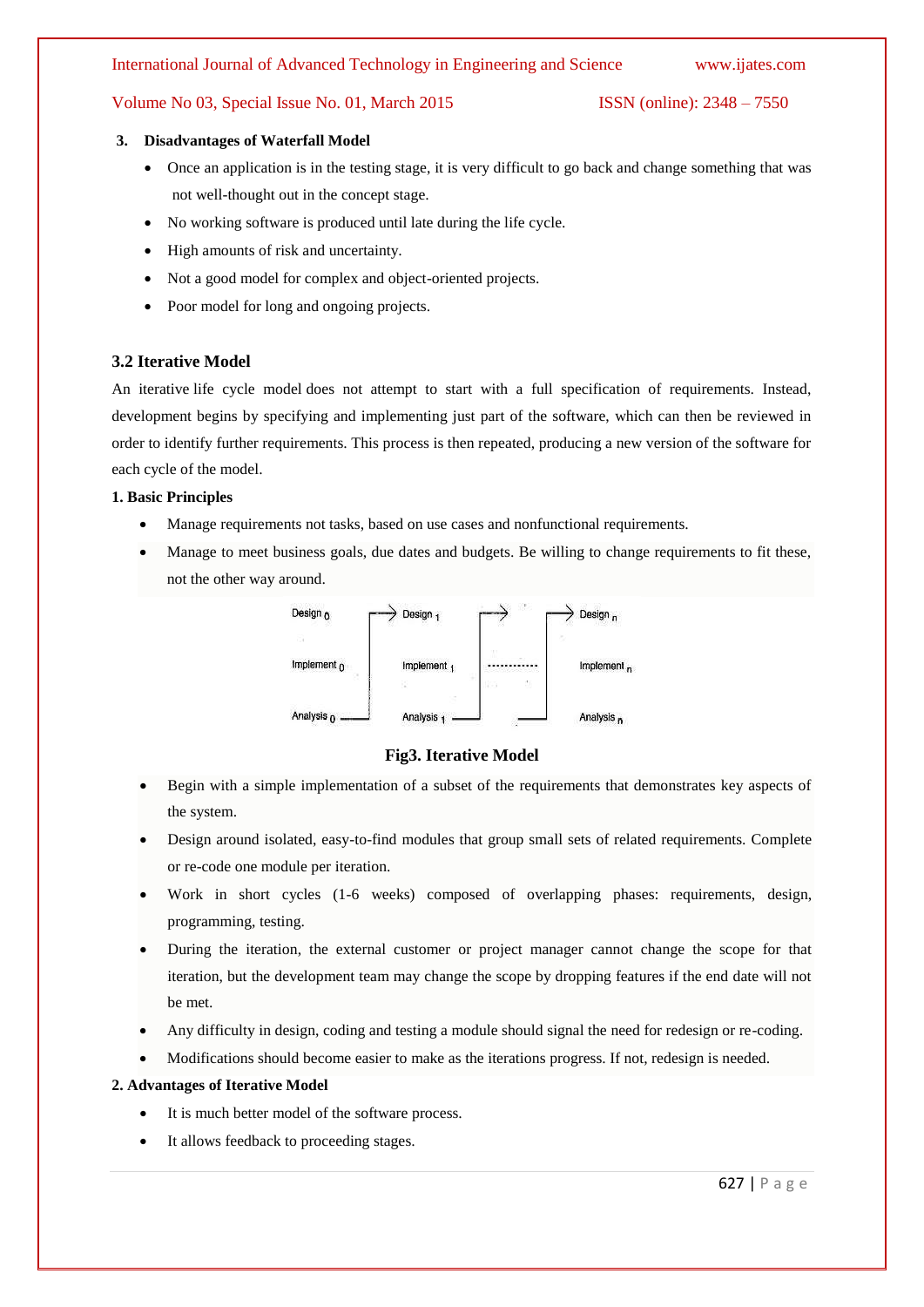#### International Journal of Advanced Technology in Engineering and Science www.ijates.com

## Volume No 03, Special Issue No. 01, March 2015 ISSN (online): 2348 – 7550

It can be used for project wherein the requirements are not well understood.

#### **3. Disadvantages of Iterative Model**

- Each phase of an iteration is rigid with no overlaps
- Costly system architecture or design issues may arise because not all requirements are gathered up front for the entire lifecycle.
- No clear milestones in the development process.

# **3.3 Prototyping Model**

The basic idea here is that instead of freezing the requirements before a design or coding can proceed, a throwaway prototype is built to understand the requirements. This prototype is developed based on the currently known requirements. By using this prototype, the client can get an "actual feel" of the system, since the interactions with prototype can enable the client to better understand the requirements of the desired system.



# **Fig4. Prototyping Model**

#### **1. Basic Principles**

- Prototype model should be used when the desired system needs to have a lot of interaction with the end users.
- Not a standalone, complete development methodology, but rather an approach to handling selected parts of a larger, more traditional development methodology.
- Attempts to reduce inherent project risk by breaking a project into smaller segments and providing more ease-of-change during the development process.
- Prototyping ensures that the end users constantly work with the system and provide a feedback which is incorporated in the prototype to result in a useable system.

# **2. Advantages of Prototyping Model**

- Users are actively involved in the development.
- Since in this methodology a working model of the system is provided, the users get a better understanding of the system being developed.
- Errors can be detected much earlier.
- Confusing or difficult functions can be identified.

#### **3. Disadvantages of Prototyping Model**

- Possibility of causing systems to be left unfinished.
- Possibility of implementing systems before they are ready.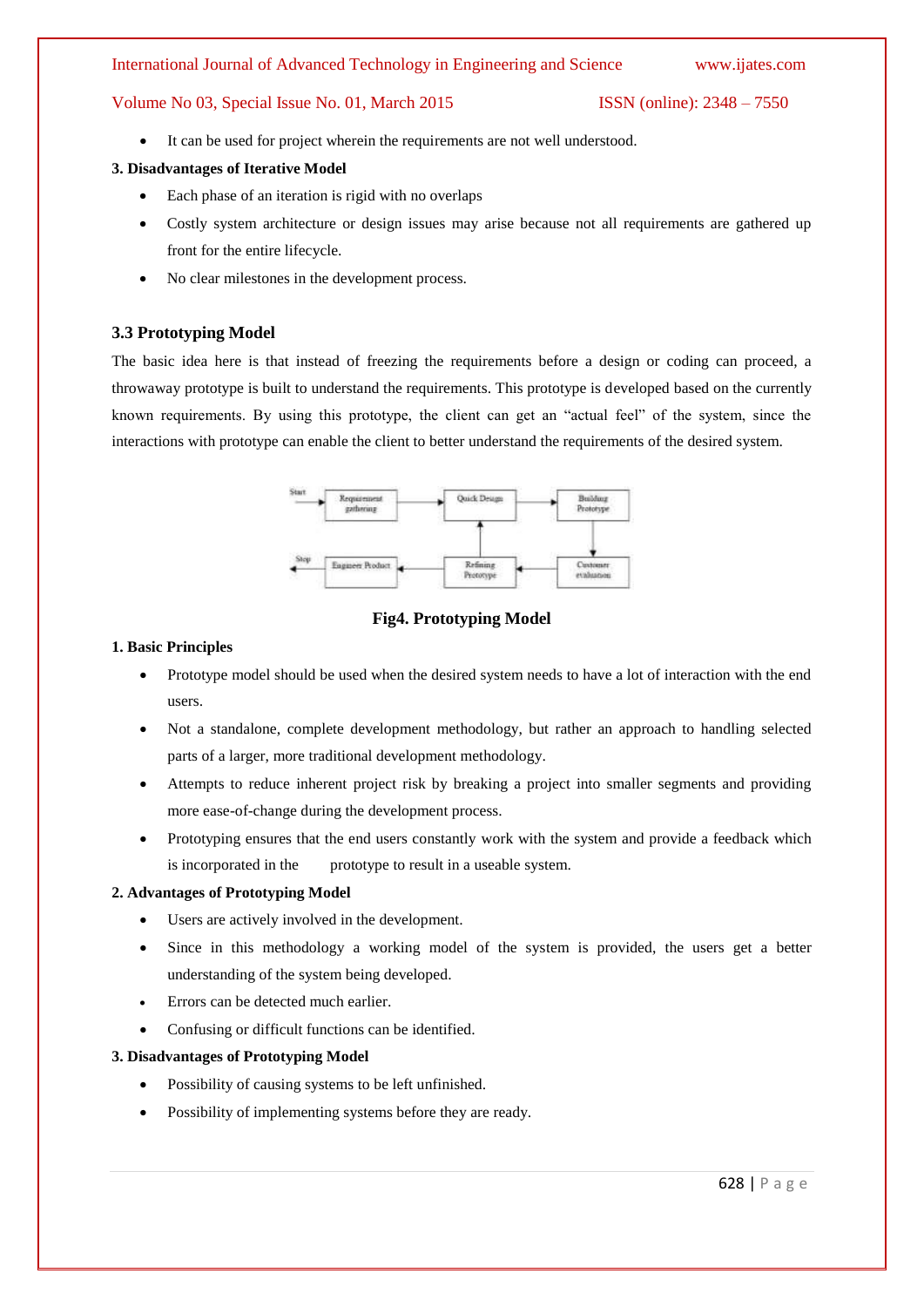## **3.4 Spiral Model**

The spiral model is a risk-driven processmodel generator for software projects. Based on the unique risk patterns of a given project, the spiral model guides a team to adopt elements of one or more process models, such as incremental, waterfall, or evolutionary prototyping.

## **1. Basic Principles**

- Focus is on cost and risk assessment throughout the life cycle.
- Useful for Long-term project commitment unwise because of potential changes to economic priorities.
- Users are unsure of their needs.
- Requirements are complex.

#### **2. Advantages of Spiral Model**

High amount of risk analysis hence, avoidance of Risk is enhanced.



**Fig5. Spiral Model**

- Good for large and mission-critical projects.
- Strong approval and documentation control.
- Additional Functionality can be added at a later date.
- Software is produced early in the [software life cycle.](http://istqbexamcertification.com/what-are-the-software-development-life-cycle-phases/)

#### **3. Disadvantages of Spiral Model**

- Can be a costly model to use.
- Risk analysis requires highly specific expertise.
- Project's success is highly dependent on the risk analysis phase.
- Doesn't work well for smaller projects.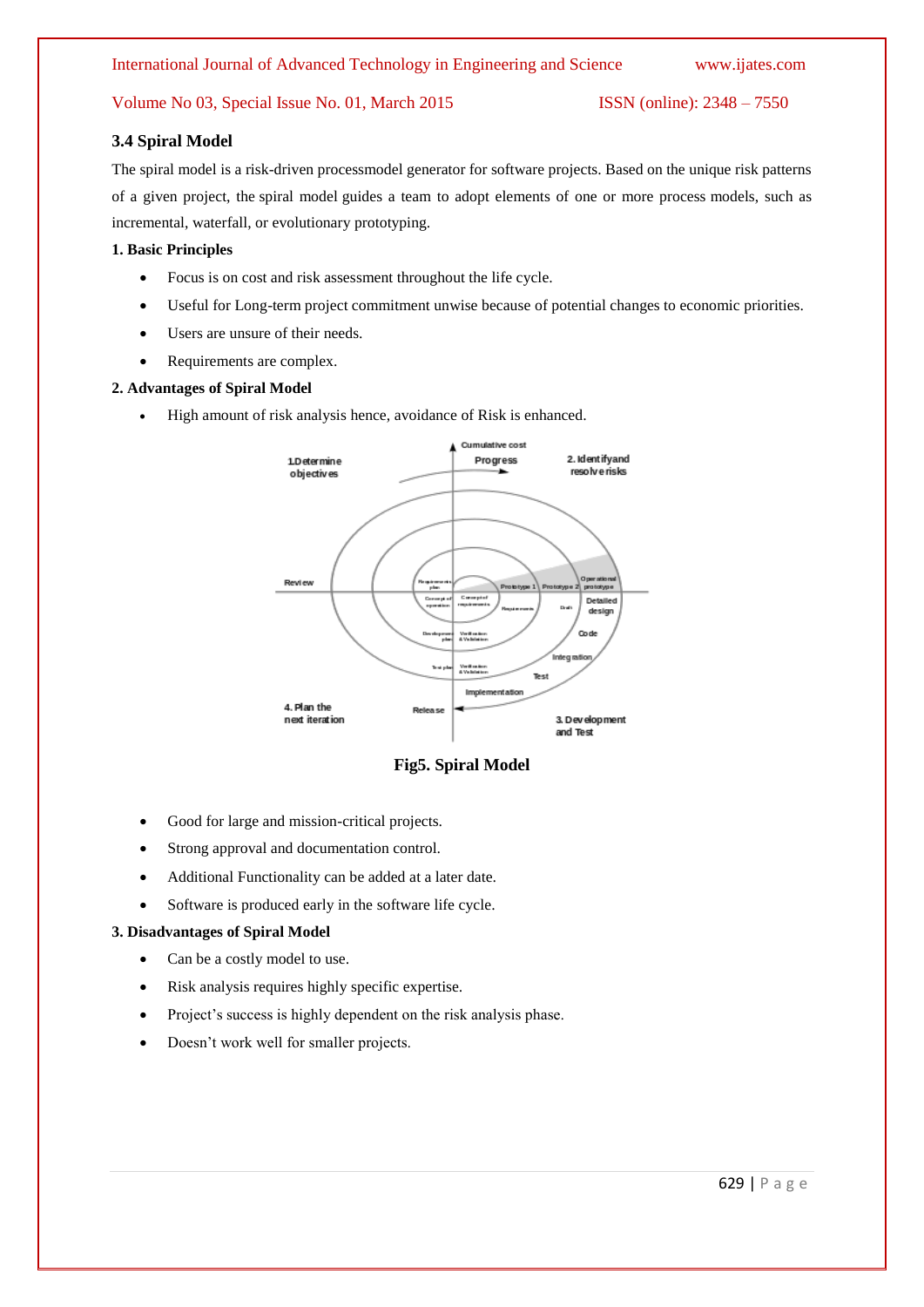| <b>Features</b>           | <b>Waterfall Model</b> | <b>Iterative Model</b> | Prototyping            | <b>Spiral Model</b> |
|---------------------------|------------------------|------------------------|------------------------|---------------------|
|                           |                        |                        | <b>Model</b>           |                     |
| Requirements              | Beginning              | Beginning              | Frequently             | Beginning           |
| Specification             |                        |                        | Changed                |                     |
| Cost                      | Low                    | Low                    | High                   | Expensive           |
| Simplicity                | Simple                 | Intermediate           | Simple                 | Intermediate        |
| <b>Expertise Required</b> | High                   | High                   | Medium                 | High                |
| <b>Risk Involvement</b>   | High                   | <b>Easily Manage</b>   | Low                    | Low                 |
| Overlapping               | N <sub>o</sub>         | N <sub>o</sub>         | Yes                    | Yes                 |
| Phases                    |                        |                        |                        |                     |
| Flexibility               | Rigid                  | Less Flexible          | <b>Highly Flexible</b> | Flexible            |
| Maintenance               | <b>Least Glamorous</b> | Promoted               | Routine                | Typical             |
|                           |                        | Maintainability        | Maintenance            |                     |
| Reusability               | Limited                | Yes                    | Weak                   | High                |
| Documentation             | Vital                  | Yes                    | Weak                   | Yes                 |
| Required                  |                        |                        |                        |                     |
| <b>User Involvement</b>   | Only At Beginning      | Intermediate           | High                   | High                |
| <b>Cost Control</b>       | Yes                    | N <sub>o</sub>         | N <sub>o</sub>         | Yes                 |
| <b>Resource Control</b>   | Yes                    | Yes                    | $\overline{No}$        | Yes                 |
| Guarantee<br>of           | Less                   | High                   | Good                   | High                |
| success                   |                        |                        |                        |                     |

# **4. Comparative Analysis of SDLC Models**

# **Table1. Comparison of SDLC Models**

# **V CONCLUSION**

SDLC models are tools that allow the development team to correctly follow the SDLC steps to create software that meets a business need. Each SDLC model has evolved as a new technology and has addressed weaknesses of older models. After analysis of all models through the various factors in this research, it is concluded that:

- 1. There are many existing SDLC models for developing systems with different requirements.
- 2. Waterfall model is used by various big companies for their internal projects.
- 3. Most commonly used models for developing systems are waterfall model and spiral model.
- 4. Each model has advantages and disadvantages for developing the systems, so each new model tries to eliminate the disadvantages of previous model.